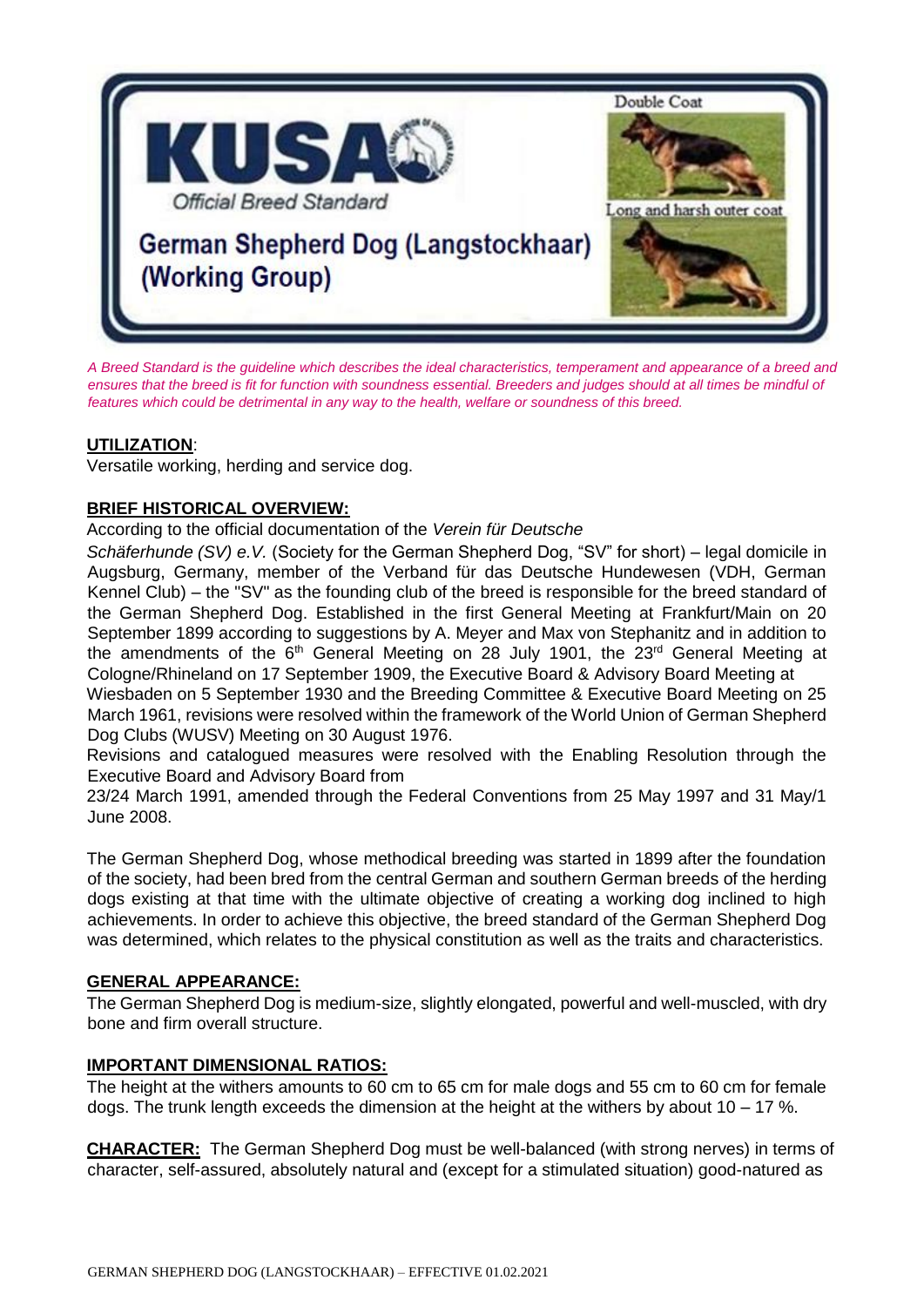well as attentive and willing to please. He must possess instinctive behaviour, resilience and selfassurance in order to be suitable as a companion, guard, protection, service and herding dog.

## **HEAD:**

The head is wedge-shaped, and in proportion to the body size (length about 40 % at the height at the withers), without being plump or too elongated, dry in the overall appearance and moderately broad between the ears. Seen from the front and side, the forehead is only slightly arched and without any or with only a slightly indicated middle furrow.

The ratio from the cranial region to the facial region is 50 % to 50 %. The width of the cranial region more or less corresponds to the length of the cranial region. The cranial region (seen from above) tapers evenly towards the nasal bridge with gradually sloping, not sharply depicted stop in the wedge-shaped facial region (foreface) of the head. Upper and lower jaws are powerfully developed.

The nasal dorsum is straight, any dip or bulge is undesirable. The lips are taut, close well and are of dark colouring.

**The nose** must be black.

**The teeth** must be strong, healthy and complete (42 teeth according to the dental formula). The German Shepherd Dog has a scissor bite, i.e. the incisors must interlock like scissors, whereby the incisors of the upper jaw overlap those of the lower jaw. Occlusal overlay, overbite and retrusive occlusion as well as larger spaces between the teeth (gaps) are faulty. The straight dental ridge of the incisors is also faulty. The jaw bones must be strongly developed so that the teeth can be deeply embedded in the dental ridge.

**THE EYES** are of medium size, almond-shaped, slightly slanted and not protruding. The colour of the eyes

should be as dark as possible. Light, piercing eyes are undesirable since they impair the dog's impression.

## **EARS:**

The German Shepherd Dog has erect ears of medium size, which are carried upright and aligned (not drawnin laterally); they are pointed and with the auricle facing forward.

Tipped ears and drooping ears are faulty. Ears carried rearward when moving or in relaxed position are not faulty.

## **NECK:**

The neck should be strong, well-muscled and without loose neck skin (dewlap). The angulation towards the trunk (horizontal) amounts to approx. 45 %.

## **BODY:**

**The upper line** runs from the base of the neck via the high, long withers and via the straight back towards the slightly sloping croup, without visible interruption. The back is moderately long, firm, strong and wellmuscled. The loin is broad, short, strongly developed and well-muscled. The croup should be long and slightly sloping (approx 23° to the horizontal) and the upper line should merge into the base of the tail without interruption.

**The chest** should be moderately broad, the lower chest as long and pronounced as possible. The depth of the chest should amount to approx. 45 % to 48 % of the height at the withers.

**The ribs** should feature a moderate curvature; a barrel-shaped chest is just as faulty as flat ribs.

**The tail** extends at least to the hock, but not beyond the middle of the hind pastern. It has slightly longer hair on the underside and is carried hanging downward in a gentle curve, whereby in a state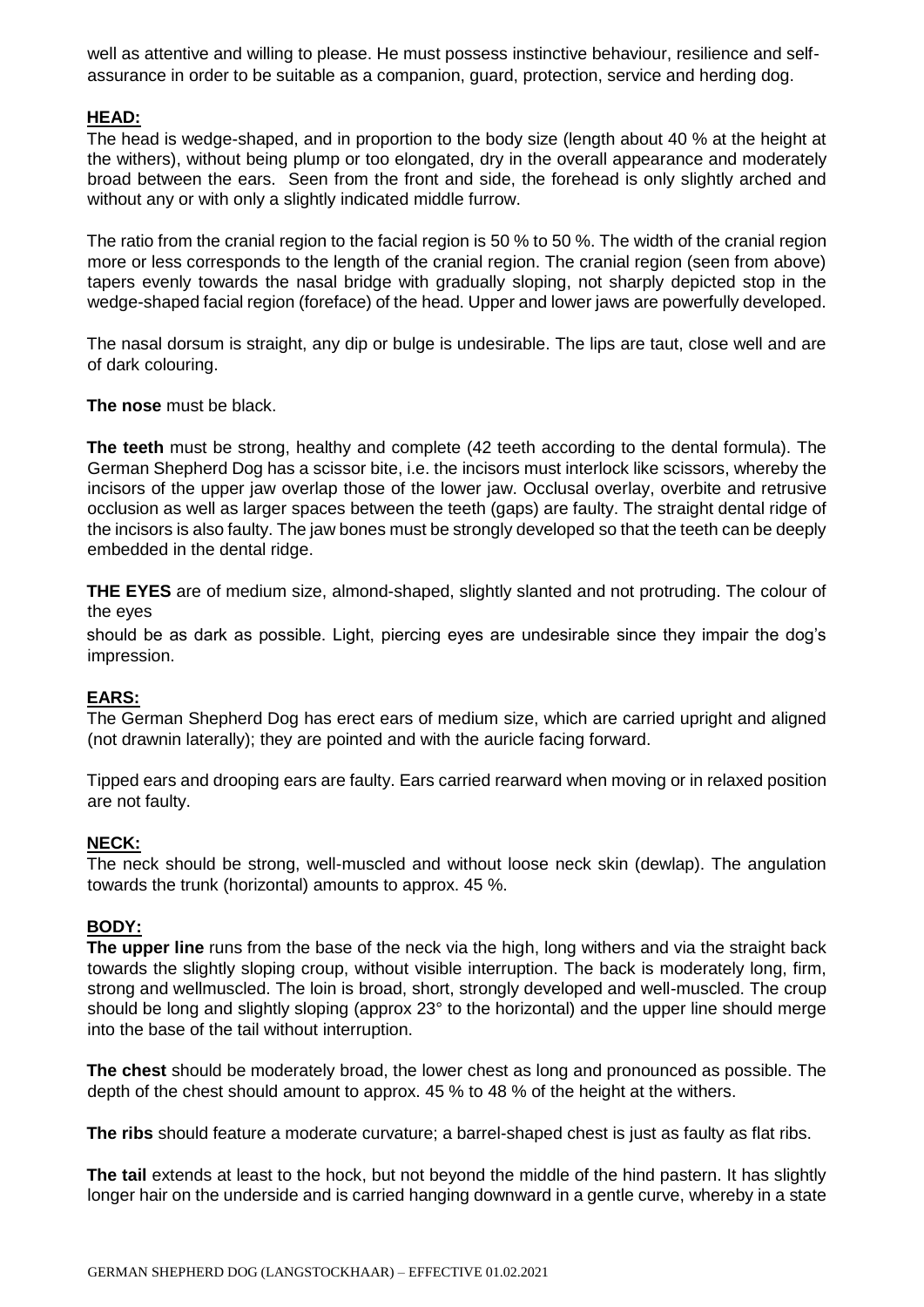of excitement and in motion it is raised and carried higher, but not beyond the horizontal. Operative corrections are forbidden.

## **LIMBS**

## FOREQUARTERS

**The forelimbs** are straight when seen from all sides, and absolutely parallel when seen from the front.

**Shoulder blade and upper arm** are of equal length, and firmly attached to the trunk by means of powerful musculature. The angulation from shoulder blade and upper arm is ideally 90°, but generally up to 110°.

**The elbows** may not be turned out either while standing or moving, and also not pushed in. The forearms are straight when seen from all sides, and absolutely parallel to each other, dry and firmly muscled. The pastern has a length of approx. 1/3 of the forearm, and has an angle of approx. 20° to 22° to the forearm. A slanted pastern (more than 22°) as well as a steep pastern (less than 20°) impairs the suitability for work, particularly the stamina.

**The paws** are rounded, well-closed and arched; the soles are hard, but not brittle. The nails are strong and of dark colour.

## HINDQUARTERS

The position of **hind legs** is slightly backwards, whereby the hind limbs are parallel to each other when seen from the rear. Upper leg and lower leg are of approximately the same length and form an angle of approx. 120°; the legs are strong and well-muscled.

The **hocks** are strongly developed and firm; the hind pastern stands vertically under the hock.

The **paws** are closed, slightly arched; the pads are hard and of dark colour; the nails are strong, arched and also of dark colour.

## **GAIT:**

The German Shepherd Dog is a trotter. The limbs must be coordinated in length and angulations so that the dog can shift the hindquarters towards the trunk without any essential change of the top line and can reach just as far with the forelimbs. Any tendency towards over-angulation of the hindquarters reduces the stability and the stamina, and thereby the working ability.

Correct body proportions and angulations results in a gait that is farreaching and flat over the ground which conveys the impression of effortless forward movements. The head pushed forward and the slightly raised tail result in a consistent, smooth trot showing a gently curved, uninterrupted upper line from the ear tips over the neck and back to the end of the tail.

## **SKIN:**

The skin is (loosely) fitting, but without forming any folds.

## **COAT:**

## HAIR TEXTURE

Hair: The German Shepherd Dog is bred in the hair varieties double coat and long and harsh outer coat – both with undercoat.

Double coat: The guard hair should be as dense as possible, particularly harsh and close fitting: short on the head, including the inside of the ears, short on the front side of the legs, paws and toes, some-what longer and more strongly covered in hair on the neck. On the back side of the legs the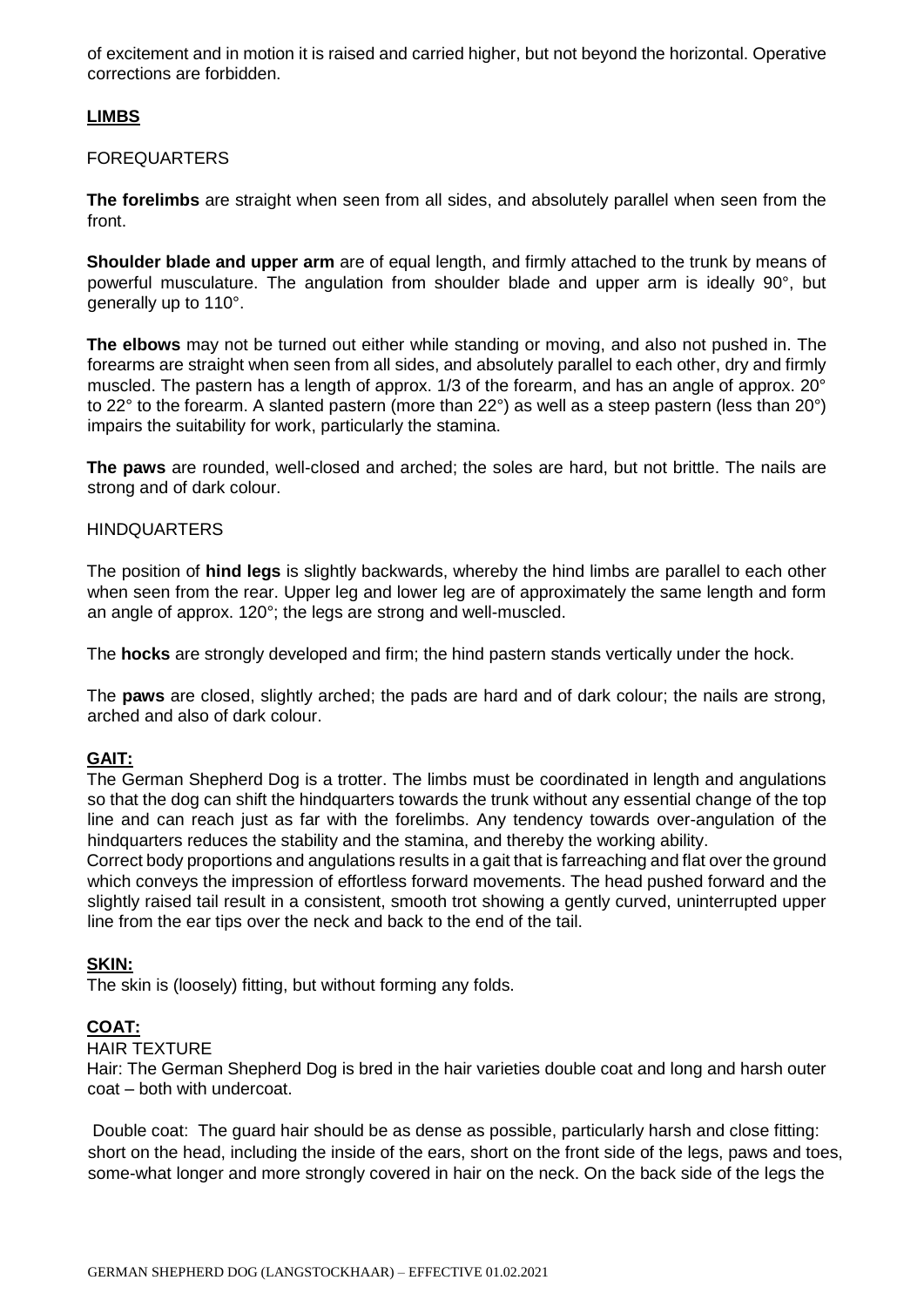hair extends to the carpal joint or the hock; it forms moderate 'trousers' on the back side of the haunches.

Long and harsh outer coat:

The guard hair should be long, soft and not close fitting, with tufts on the ears and legs, bushy trousers and bushy tail with downward formation of tuft. Short on the head, including the inside of the ears, on the front side of the legs, on the paws and toes, somewhat longer and more strongly covered in hair on the neck, almost forming a mane.

On the back side of the legs the hair extends to the carpal joint or the hock and forms clear trousers on the back side of the haunches.

#### **COLOURS:**

Colours are black with reddish-brown, brown and yellow to light grey markings; single-coloured black, grey with darker shading, black saddle and mask. Unobtrusive, small white marks on chest as well as very light colour on insides are permissible, but not desirable. The tip of the nose must be black in all colours. Dogs with lack of mask, light to piercing eye colour, as well as with light to whitish markings on the chest and the insides, pale nails and red tip of tail are considered to be lacking in pigmentation. The undercoat shows a light greyish tone. The colour white is not allowed.

#### **SIZE/WEIGHT:**

Male dogs: Height at the withers: 60cm to 65cm Weight: 30kg to 40kg

Female dogs: Height at the withers: 55cm to 60cm Weight: 22kg to 32kg

## **FAULTS**:

Any departure from the foregoing points should be considered a fault and the seriousness with which the fault should be regarded should be in exact proportion to its degree and its effect upon the health and welfare of the dog.

## **SERIOUS FAULTS:**

Deviations from the above-described breed characteristics which impair the working capability. Faulty ears: ears set too low laterally, tipped ears, inward constricted ears, ears not firm Considerable pigment deficiencies. Severely impaired overall stability.

## **DENTAL FAULTS:**

All deviations from scissor bite and dental formula insofar as it does not involve eliminating faults (see the following)

## **DISQUALIFYING FAULTS:**

- a) Dogs with weak character and weak nerves which bite
- b) Any dog clearly showing physical or behavioural abnormalities.
- c) Monorchid or cryptorchid dogs as well as dogs with clearly dissimilar or atrophied testicles d) Dogs with disfiguring ears or tail faults
- e) Dogs with malformations
- f) Dogs with dental faults, with lack of:
	- 1 premolar 3 and another tooth, or
		- 1 canine tooth, or